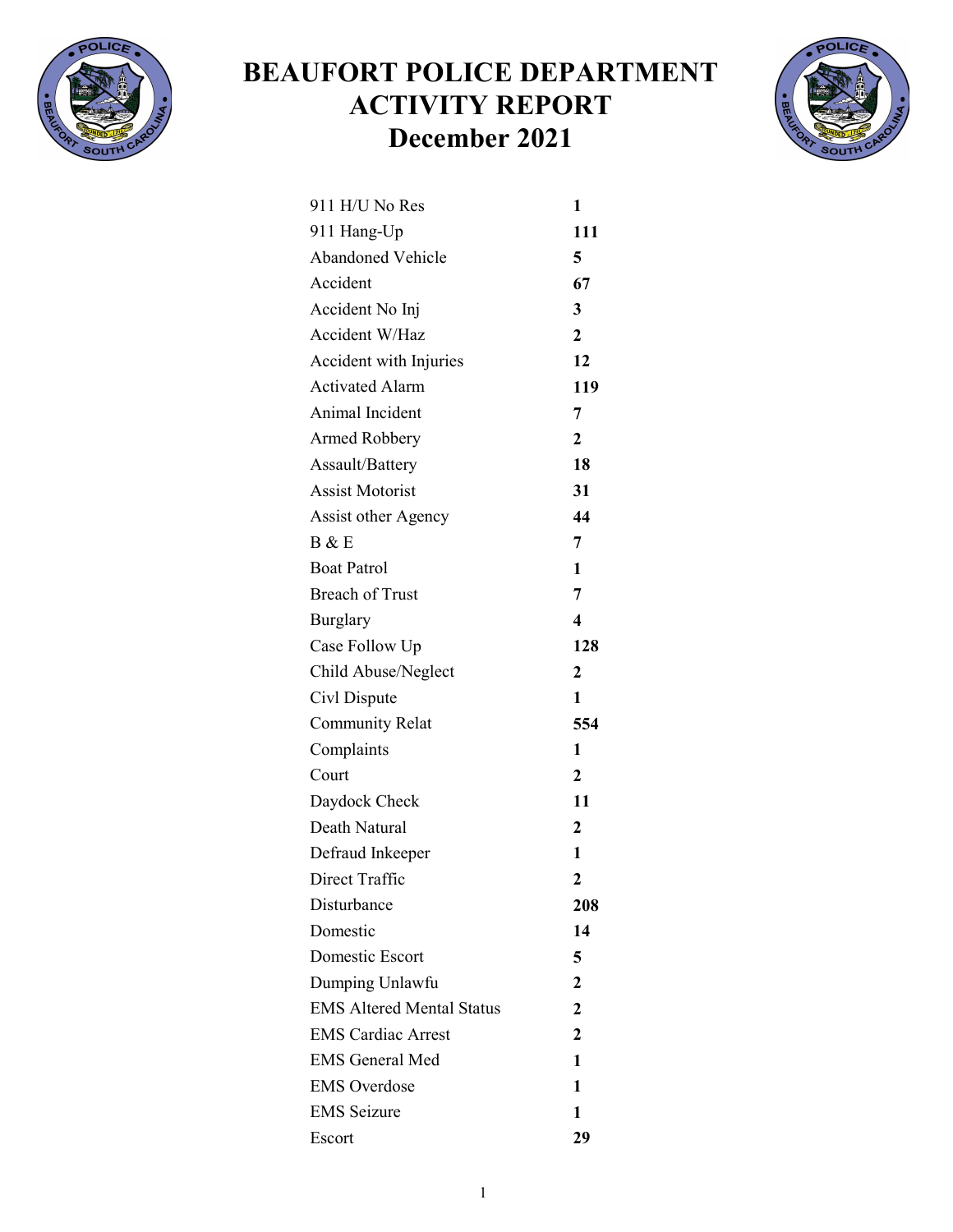| <b>Property Check Business</b> | 2,039                   |
|--------------------------------|-------------------------|
| Property Check DDACTS          | 1                       |
| Property Check Residence       | 2,541                   |
| Fail to Stop BL                | 1                       |
| Fight                          | $\mathbf 2$             |
| Fire Electrical                | 1                       |
| Fireworks                      | 3                       |
| Foot Patrol                    | 44                      |
| <b>Found Narcotic</b>          | $\mathbf 2$             |
| <b>Found Property</b>          | 24                      |
| Fraud/Scam                     | 5                       |
| <b>Funeral Escort</b>          | 1                       |
| Gunshot/Acciden                | 1                       |
| Harassing Phone Calls          | 1                       |
| Health and Welfare Check       | 24                      |
| Hit & Run                      | 18                      |
| Hit & Run W/Inj                | 1                       |
| <b>Intoxicated Driver</b>      | $\overline{\mathbf{4}}$ |
| <b>Intoxicated Person</b>      | 3                       |
| <b>Lost Property</b>           | 15                      |
| Man Down                       | $\overline{2}$          |
| Misc Call                      | 116                     |
| <b>MIssing Person</b>          | 6                       |
| Mutual Aid                     | 7                       |
| Narcotic Violation             | 6                       |
| Noise Complaint                | 23                      |
| Parking Violation              | 17                      |
| Personal Injury                | 1                       |
| Phone Call                     | 3                       |
| Plane Crash                    | 1                       |
| <b>Property Damage</b>         | 6                       |
| <b>Reckless Driving</b>        | 33                      |
| Runaway                        | $\mathbf{2}$            |
| <b>School Visit</b>            | 18                      |
| Service of a Warrant           | 12                      |
| Sexual Assault                 | 1                       |
| Shoplifting                    | 17                      |
| <b>Shots Fired</b>             | 8                       |
| Special Event                  | 16                      |
| <b>Stolen Property</b>         | 24                      |
| Stolen Vehicle                 | 1                       |
| <b>Strong Arm Robb</b>         | 1                       |